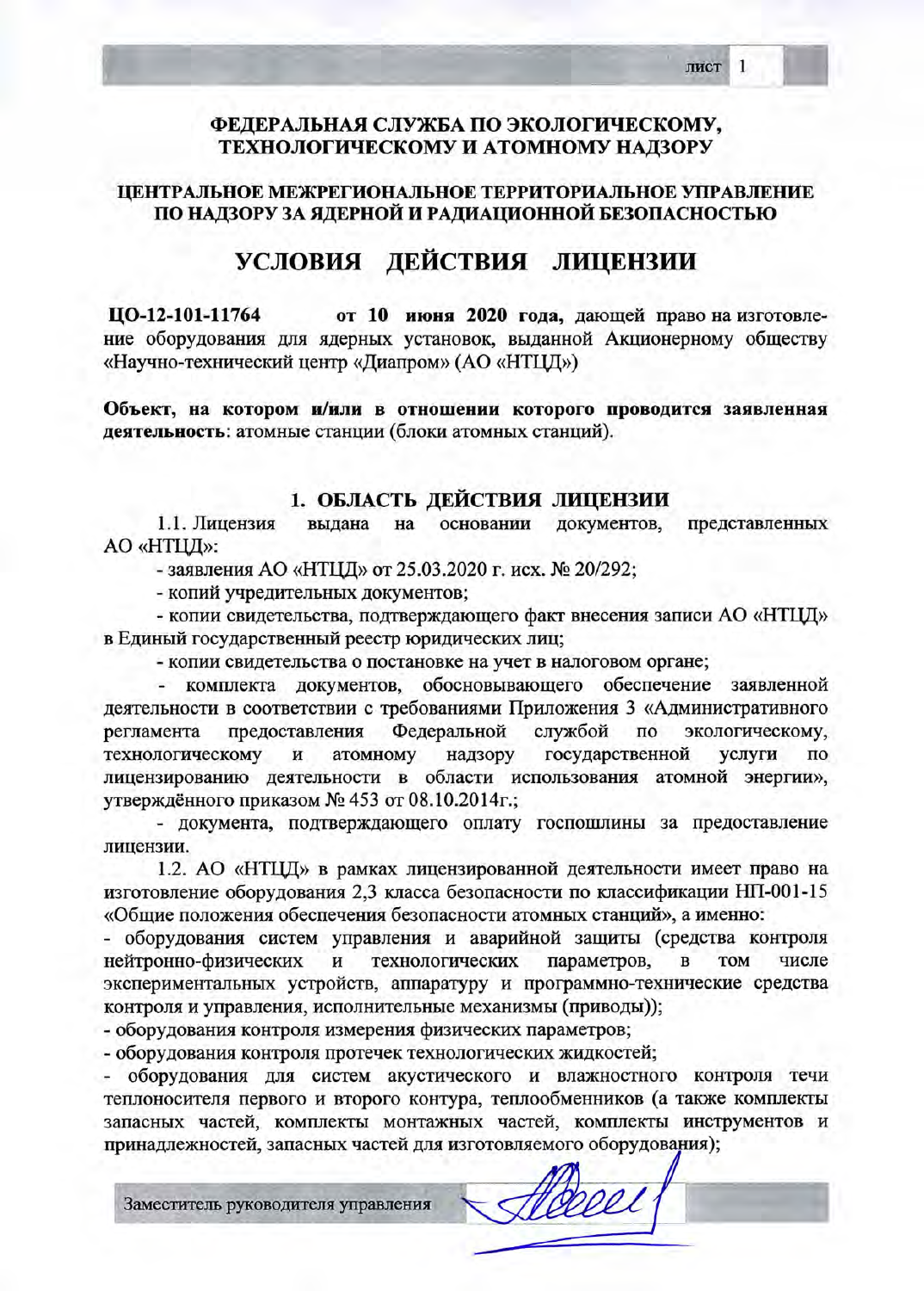лист 2

- оборудования акустической индикации течи парогенераторов реакторных установок;

оборудования контроля и диагностирования параметров ионизирующего излучения, и теплофизических параметров реакторных установок;

- оборудования контроля мощности реактора;

- оборудования для измерения электрических параметров электроприводов и роторного оборудования;

- оборудования из состава систем автоматизированного контроля технологических процессов;

- оборудования для измерения и контроля нейтронных и гамма-полей.

#### 2. ОБЩИЕ ТРЕБОВАНИЯ И УСЛОВИЯ

2.1. АО «НТЦД» (далее - Предприятие) обязано обеспечить выполнение работ по лицензированной деятельности с соблюдением:

- законов и иных нормативных правовых актов Российской Федерации в области использования атомной энергии;

- критериев и требований по безопасности, установленных нормами и правилами, руководствами, методиками и инструкциями (далее - нормативная документация), относящихся к сфере деятельности Ростехнадзора, в части, касающейся лицензированной деятельности;

- государственных, отраслевых стандартов, технологической документации, а также нормативных документов, определяющих требования к качеству и надежности изготавливаемого оборудования;

требований документов действующей на предприятии системы менеджмента качества и требований, установленных в программе обеспечения качества (ПОК);

- требований настоящих Условий действия лицензии (далее - Условия).

2.2. Предприятие обязано изготавливать оборудование по конструкторской документации Ростехнадзора организации, имеющей лицензию на соответствующий вид деятельности.

2.3. Предприятие обязано в срок до 30 дней от даты получения лицензии представить в отдел, осуществляющий копии соответствующих надзор, распорядительных документов:

- о введении ее в действие;

- о назначении должностных лиц, ответственных за выполнение Условий.

обеспечивать Предприятие обязано условия для проведения  $2.4.$ представителями Ростехнадзора инспекций и другой служебной деятельности, обусловленной руководящими документами Ростехнадзора, представлять им необходимую документированную информацию, относящуюся к лицензированной деятельности.

2.5. Предприятие обязано поддерживать производственно-технологический потенциал, численность и квалификацию персонала на уровне, достаточном для обеспечения качества лицензированной деятельности.

Заместитель руководителя управления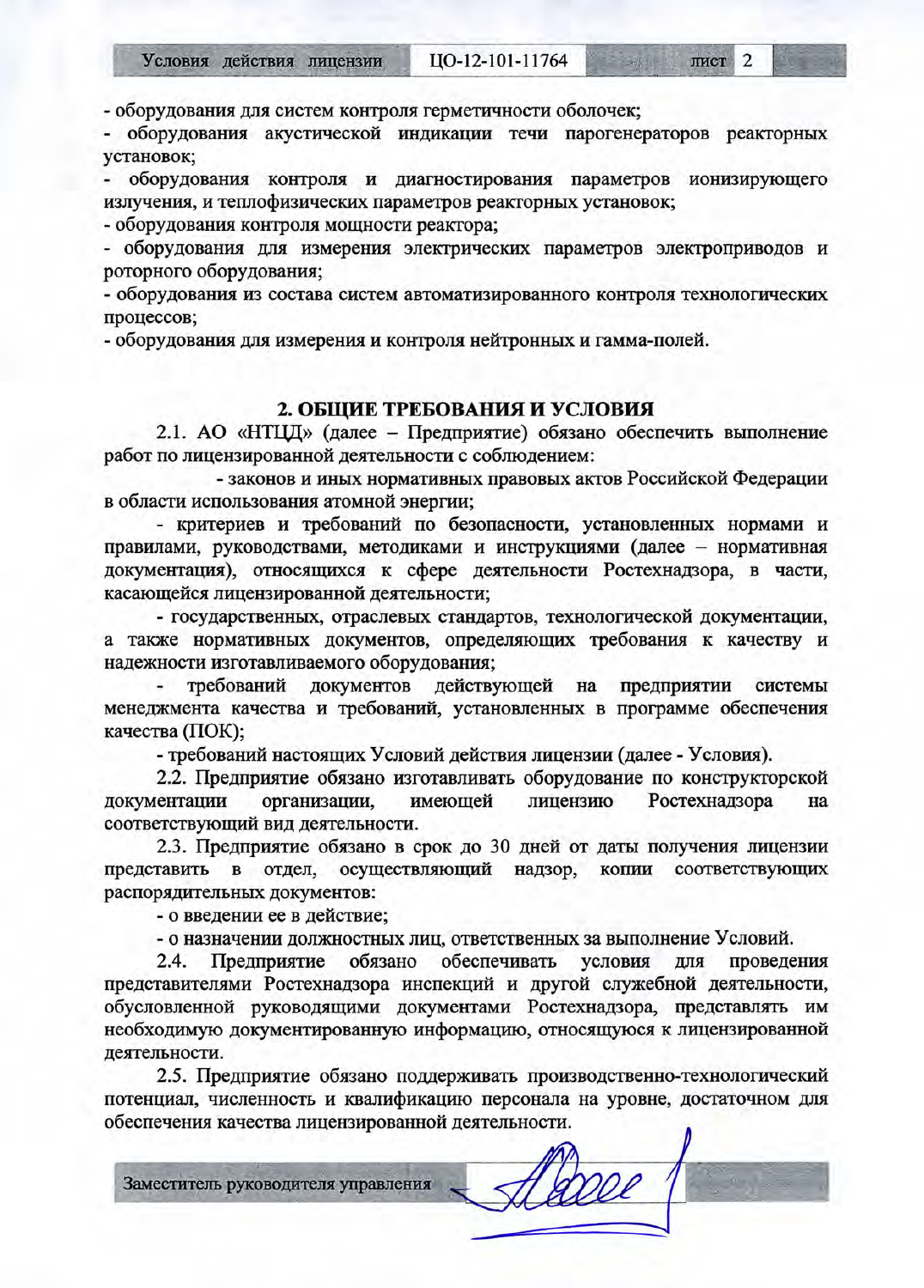Условия действия лицензии

лист 3

1019

2.6. При вводе в действие новых нормативных документов и изменении действующих, Предприятие обязано обеспечить изучение и проверку знаний новых норм и правил у персонала, осуществляющего лицензированную деятельность.

2.7. При изменении требований действующих и вводе в действие новых нормативных документов, Предприятие обязано проводить анализ влияния на качество выполняемых работ по лицензированной деятельности, выявленных отступлений от новых требований, разрабатывать и реализовывать мероприятия по устранению отступлений, влияющих на качество.

2.8. Предприятие обязано информировать Центральное межрегиональное территориальное управление по надзору за ядерной и радиационной безопасностью Ростехнадзора (далее - Центральное МТУ по надзору за ЯРБ Ростехнадзора) о новых сведениях или об изменении представленных на этапе получения лицензии сведений, в течение 15 рабочих дней со дня получения новых сведений, либо изменения имеющихся сведений.

2.9. При реорганизации юридического лица (лицензиата) в форме преобразования, изменении его местонахождения или наименования, предприятие обязано в течение 15 рабочих дней подать в Центральное МТУ по надзору за ЯРБ Ростехнадзора заявление о переоформлении лицензии. Ранее выданная лицензия подлежит возврату в Центральное МТУ по надзору за ЯРБ Ростехнадзора.

### 3. СПЕЦИАЛЬНЫЕ ТРЕБОВАНИЯ И УСЛОВИЯ

несет полную ответственность нарушение 3.1. Предприятие  $3a$ законодательства Российской Федерации в области использования атомной энергии в соответствии со статьями 37 и 61 Федерального закона «Об использовании атомной энергии» № 170-ФЗ от 21.11.1995г.

3.2. Государственный надзор за выполнением Предприятием требований настоящих Условий осуществляет Отдел по надзору за строительством, монтажом и изготовлением оборудования для ЯРОО Центрального МТУ по надзору за ЯРБ Ростехнадзора.

3.3. В срок до 15 февраля Предприятие обязано представлять в ЦМТУ по надзору за ЯРБ Ростехнадзора:

- годовой отчет об объемах выполненных работ в рамках лицензированной деятельности с исчерпывающей информацией об их качестве (претензии, рекламации и пр.);

- отчет о выполнении настоящих Условий;

- сведения об организациях, которые в течение отчетного периода предоставляли услуги при осуществлении лицензированной деятельности и наличии у них соответствующих лицензий Ростехнадзора;

- информацию о выявленных недостатках оборудования и принятых мерах по их устранению.

3.4. Настоящие Условия могут изменяться по заявлению Предприятия или по инициативе Федеральной службы по экологическому, технологическому и атомному надзору.

Заместитель руководителя управления

Deppe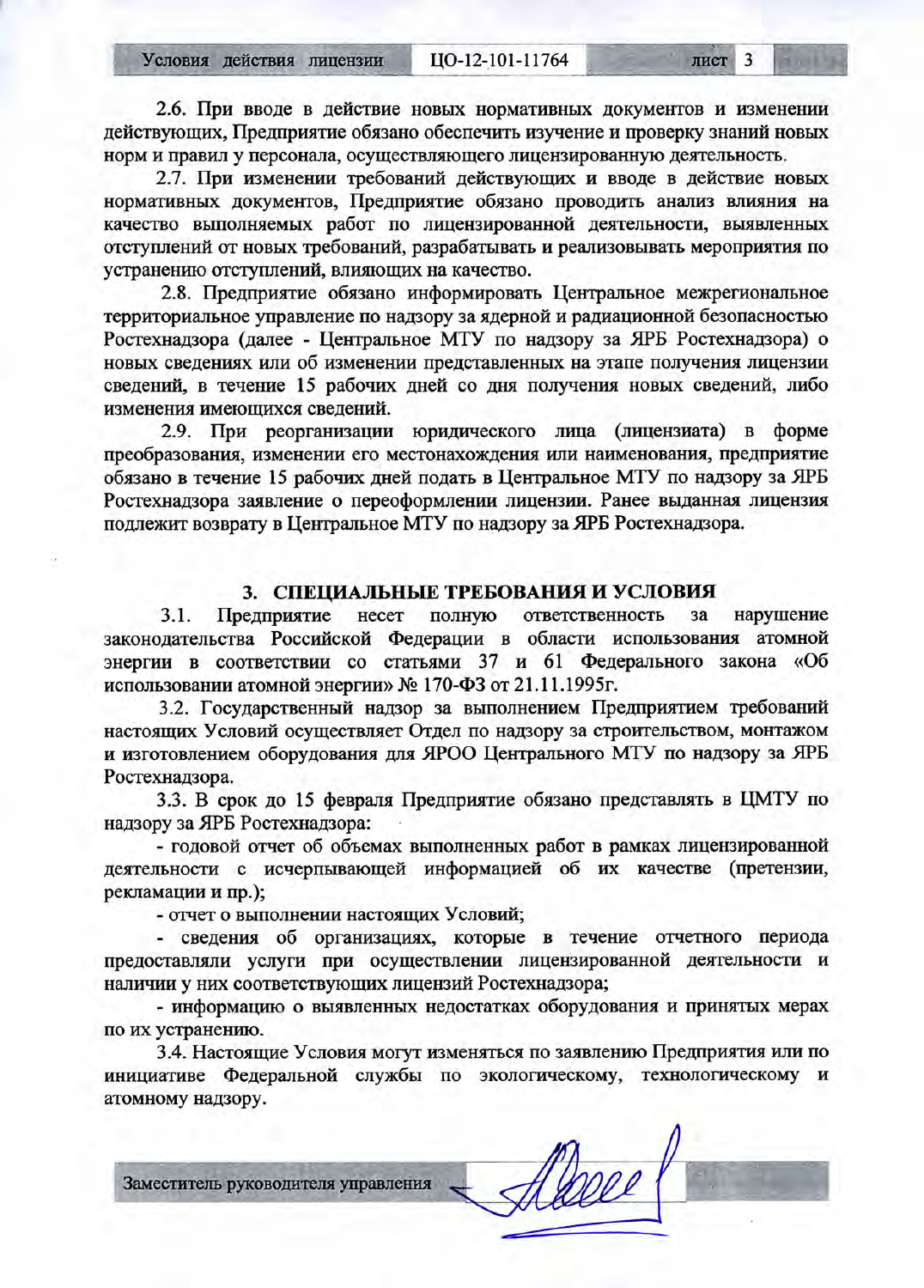Условия действия лицензии

ЦО-12-101-11764

лист 4

3.5. Лицензия не подлежит передаче другому лицу, ее действие не распространяется на других лиц, осуществляющих деятельность совместно с лицензиатом, в том числе по договору о сотрудничестве, а также на юридических лиц, одним из учредителей которых является лицензиат.

3.6. Действие лицензии прекращается при ликвидации или реорганизации Предприятия.

3.7. Центральное МТУ по надзору за ЯРБ Ростехнадзора может в одностороннем порядке приостановить действие, аннулировать лицензию или откорректировать Условия ее действия в случаях:

- несоблюдения настоящих Условий;

выявления неизвестных ранее факторов, снижающих качество лицензированной деятельности.

- невыполнения Предприятием предписаний об устранении выявленных нарушений настоящих Условий.

Beeer А.А. Соколов Заместитель руководителя управления **JECKOMY.** TEX ДЛЯ РЕГИСТРАЦИИ ЛИЦЕНЗИЙ  $96A * B$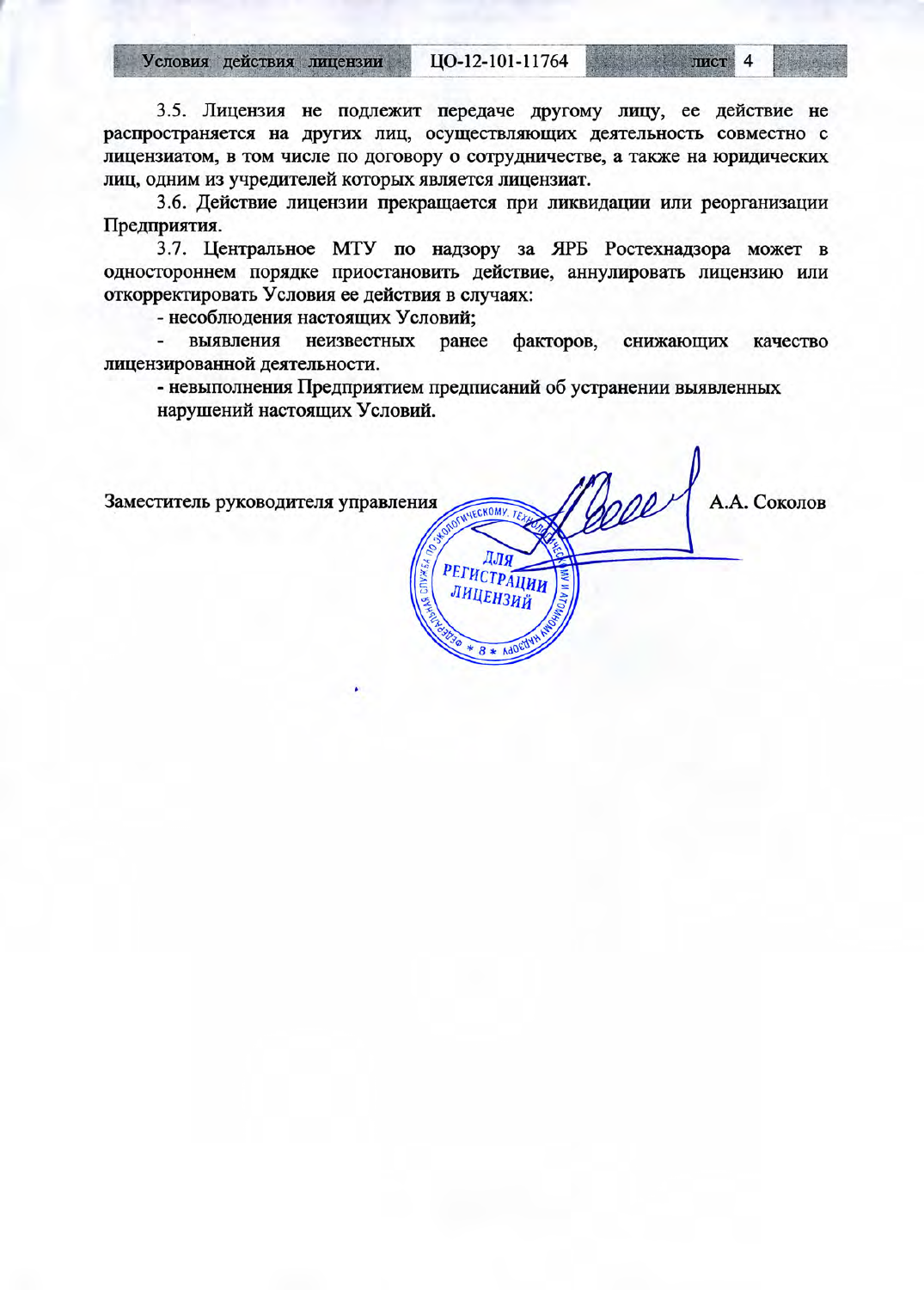### FEDERAL ENVIRONMENTAL, INDUSTRIAL AND NUCLEAR SUPERVISION SERVICE OF RUSSIA

# **LICENSE**

**Registration Number** TsO-12-101-11764 dated June 10, 2020

**License is given** to Joint-Stock Company "Scientific-Technical Center "Diaprom" (JSC "STCD")

**Location of License Holder**: 249031, Kaluga oblast., Obninsk, ul. Korolyova, 6, room 22-23, ch. zd. 2V, floor 2

**Primary State Registration Number of legal entity (PSRN)** 1047796010206

**Individual Taxpayer Number of taxpayer** 7721502754

**License gives the right to** manufacture the equipment for nuclear installations

**Object of activities**: nuclear plants (nuclear plant units)

**Ground to grant a license**: application No. 20/292 dated 25. 03.2020, Decision of Central Inter-Regional Territorial Administration on Federal Environmental, Industrial and Nuclear Supervision Service No. 11764 dated 10.06.2020

**License is valid** to June 10, 2025

*License is effective upon observance of enclosed License effective terms, which are integral part of the License* 

**Head of Licensing Agency A.I. Nazarov**

Series AV NO. 240893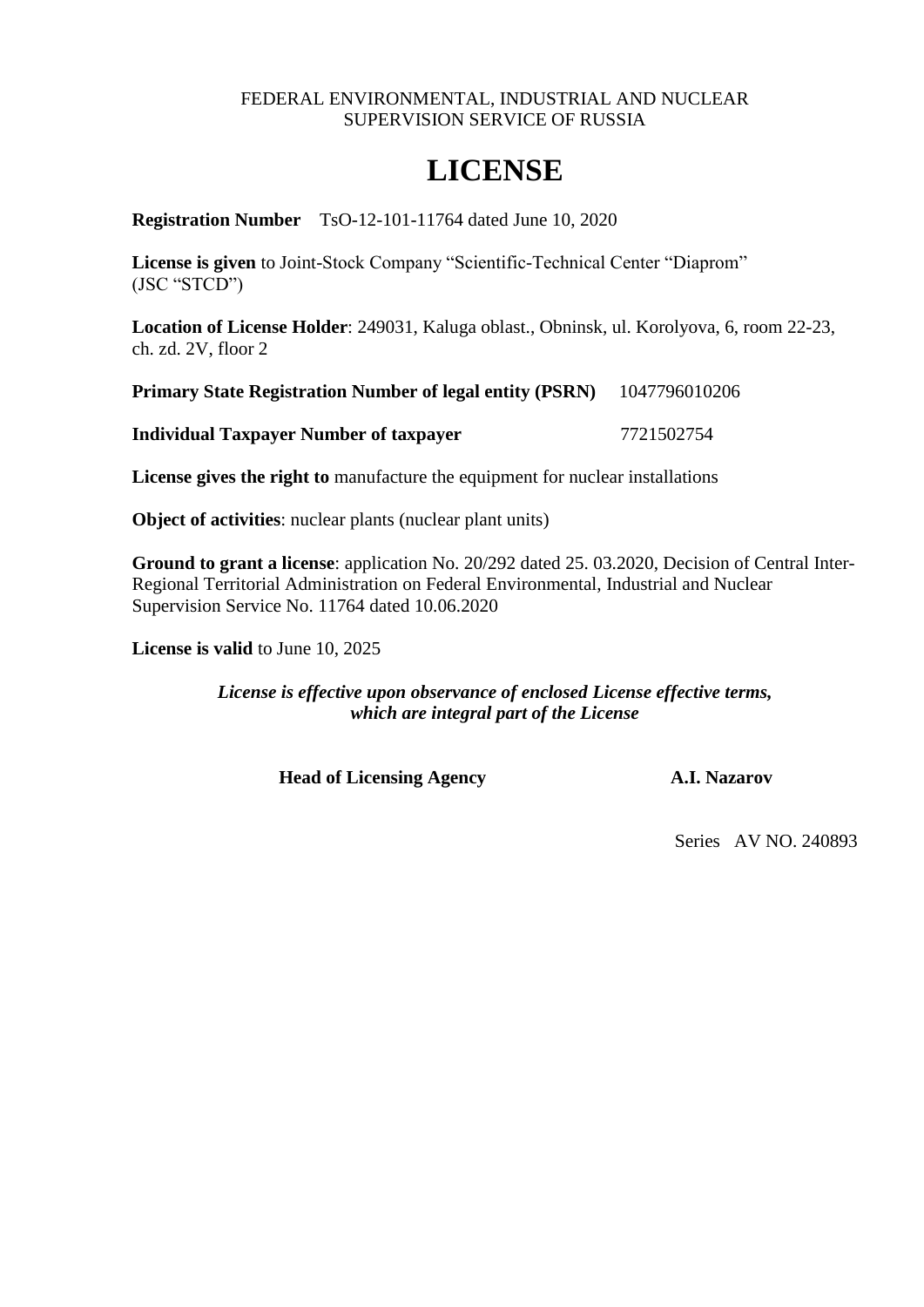### FEDERAL ENVIRONMENTAL, INDUSTRIAL AND NUCLEAR SUPERVISION SERVICE OF RUSSIA

Central Interregional Territorial Department for Nuclear and Radiation Safety Supervision

### TERMS OF LICENSE VALIDITY

TsO-12-101-11764 dated June 10, 2020 giving the right to manufacture equipment for nuclear installations granted to Joint-Stock Company "Scientific-Technical Center "Diaprom" (JSC "STCD")

### **The object where or in relation to which the specified activities are performed**: nuclear plants (nuclear plant units)

### 1 SCOPE OF LICENSE APPLICATION

1.1.The License is given on the basis of the following documents, provided by JSC "STCD":

- An application by JSC "STCD" from 25.03.2020 or. №20/292;
- Copies of the constituent documents;
- Copies of a certificate proving the fact of JSC "STCD" state registration in the Unified State Register of Legal Entities;
- Copies of a certificate of registration with the Tax Office;
- A package of documents justifying the provision of specified activities in accordance with the requirements by Appendix 3 "Administrative regulations on the provision of state service of licensing the activities in the nuclear energy field by the Federal environmental, industrial and nuclear supervision service of Russia" put into effect by Order №453 from 08.10.2014;
- The document confirming the payment of a state tax for issuance of the license.
- 1.2.Within the framework of licensed activities, JSC "STCD" is authorized to manufacture equipment of safety classes 2,3 in accordance with the classification NP-001-15 "*General Safety Provisions* for *Nuclear Power Plants*" specifically:
	- Equipment of control and emergency protection systems (tools for monitoring neutronic and technical parameters , including experimental devices, equipment, hardware and software tools for monitoring and control, actuating mechanisms (actuators);
	- Equipment for monitoring the measurement of physical parameters;
	- Equipment for monitoring leaks of technical liquids;
	- Equipment for acoustic and humidity leak monitoring systems of primary and secondary circuit, heat exchangers (as well as sets of spare parts, assembly parts, tools and accessories, spare parts for designed equipment);
	- Equipment for leak monitoring systems;
	- Equipment for acoustic leak indication of nuclear plant steam generators;
	- Equipment for monitoring and diagnostics of ionizing radiation and thermo physical parameters of reactor plants;
	- Equipment for monitoring the reactor power;
	- Equipment for measuring electric parameters of motor operated drives and rotary equipment;
	- Equipment from the composition of systems of automated control of technical processes;
	- Equipment for monitoring and control of neutron and gamma fields.

### **2. GENERAL REQUIREMENTS AND CONDITIONS**

2.1 JSC "STCD" (hereafter – the Company) must execute the work within the framework of licensed activities with respect to:

- laws and other regulatory legal acts of the Russian Federation in the nuclear energy field;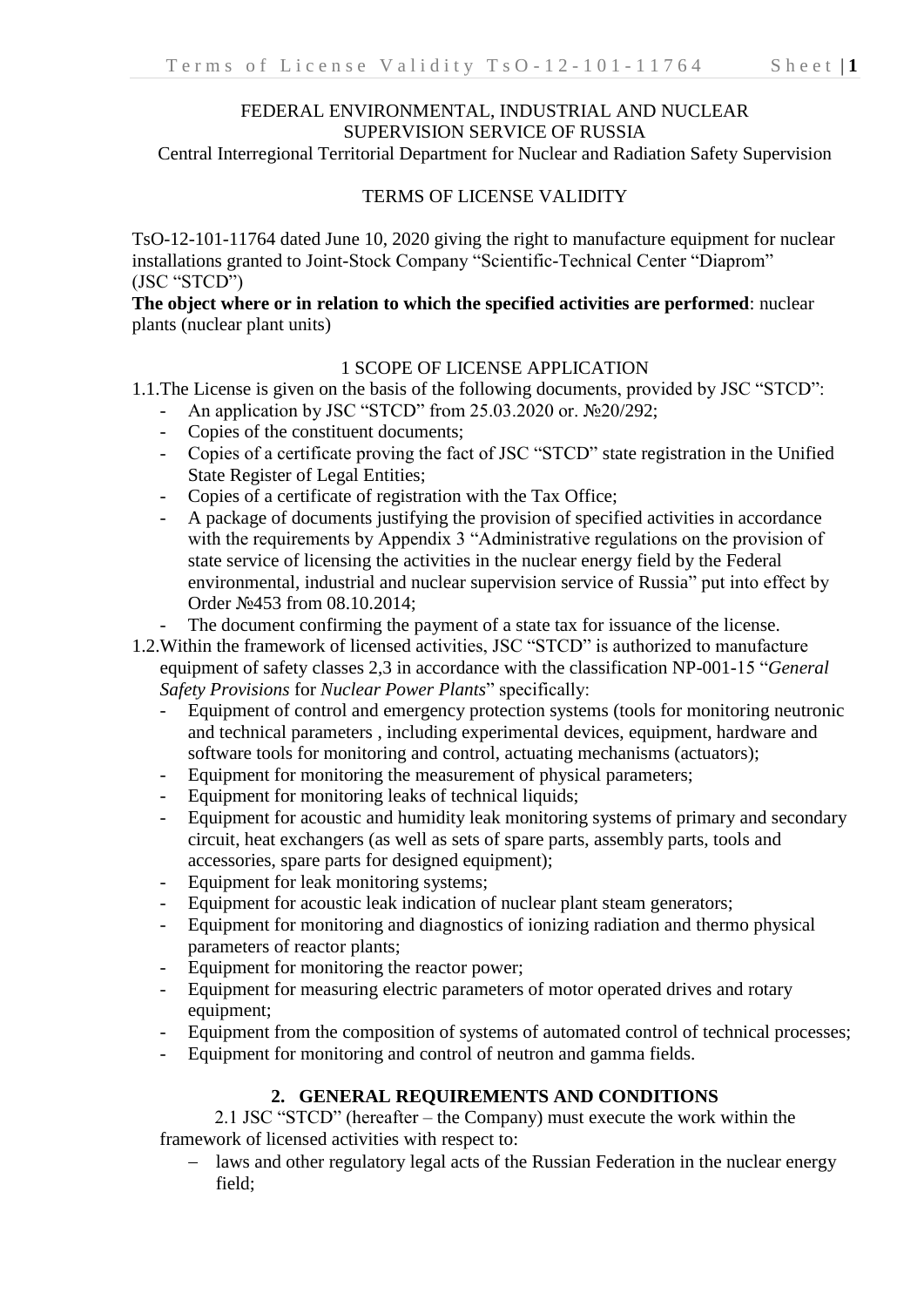- safety criteria and requirements, specified in the regulations and rules, manuals, methodologies and instructions (hereafter – "regulatory documents") related to the scope of Rostekhnadzor activities in part of licensed activities;
- national, industry-specific standards, technological documentation and regulatory documents specifying the requirements to quality and safety of manufactured equipment;
- requirements of the quality management system documents established in the Company and the requirements specified in the quality assurance program (QAP);
- requirements specified in the present Terms.

2.2 The Company is obliged to manufacture equipment in accordance with design documentation of an organization that is licensed to perform the corresponding activities by Rostekhnadzor.

2.3 Within 30 workdays since being granted the license, the Company has to provide copies of the corresponding administrative documents to the supervising department:

- about putting the license into effect;

- about the appointment of executives responsible for the compliance with the Terms.

2.4 The Company has to provide the conditions for the inspections and other professional activities by Rostekhnadzor representatives, specified in the guiding documents of Rostekhnadzor and provide all the necessary documented information related to the licensed activities.

2.5 The Company has to support the manufacturing and technological capacities and such an amount and the level of qualification of the staff that is required for ensuring the quality of performance of licensed activities.

2.6 In case of putting into effect or modifying its regulatory documents, the Company has to organize the assessment of knowledge of new rules and regulations by the staff members responsible for the execution of licensed activities.

2.7 In case of putting into effect or modifying its regulatory documents, the Company has to assess their effect on the quality of execution of the licensed activities, analyze the found deviations from new requirements, develop and implement measures to correct the deviations that impact the quality.

2.8 The Company has to inform the Central Interregional Territorial Department for Nuclear and Radiation Safety Supervision (hereafter – Central ITD for NRS supervision) about the additions or modifications to the information provided at the stage of getting a license within a period of 15 workdays since getting the new or modifying the existing information.

2.9 In case of re-structuring the legal entity (license holder) in form of transformation, changing its location and name, the Company has to submit an application to the Central ITD for NRS supervision about reissuing the license within 15 workdays. The previously issued license is to be returned to the Central ITD for NRS supervision by Rostekhnadzor.

## **3. SPECIAL REQUIREMENTS AND CONDITIONS**

3.1 The Company is fully responsible for breaching the laws of the Russian Federation in the nuclear energy field in accordance with articles 37 and 61 of the Federal Law "About the use of nuclear energy" №70-FL form 21.11.1995.

3.2 The State supervision of the compliance of the Company with all the requirements of the present Terms is executed by the Department for the construction, equipment installation and manufacture supervision of  $\overline{NRHO}^1$  of the Central ITD for NRS supervision.

1

<sup>&</sup>lt;sup>1</sup> Nuclear and radiation hazardous objects